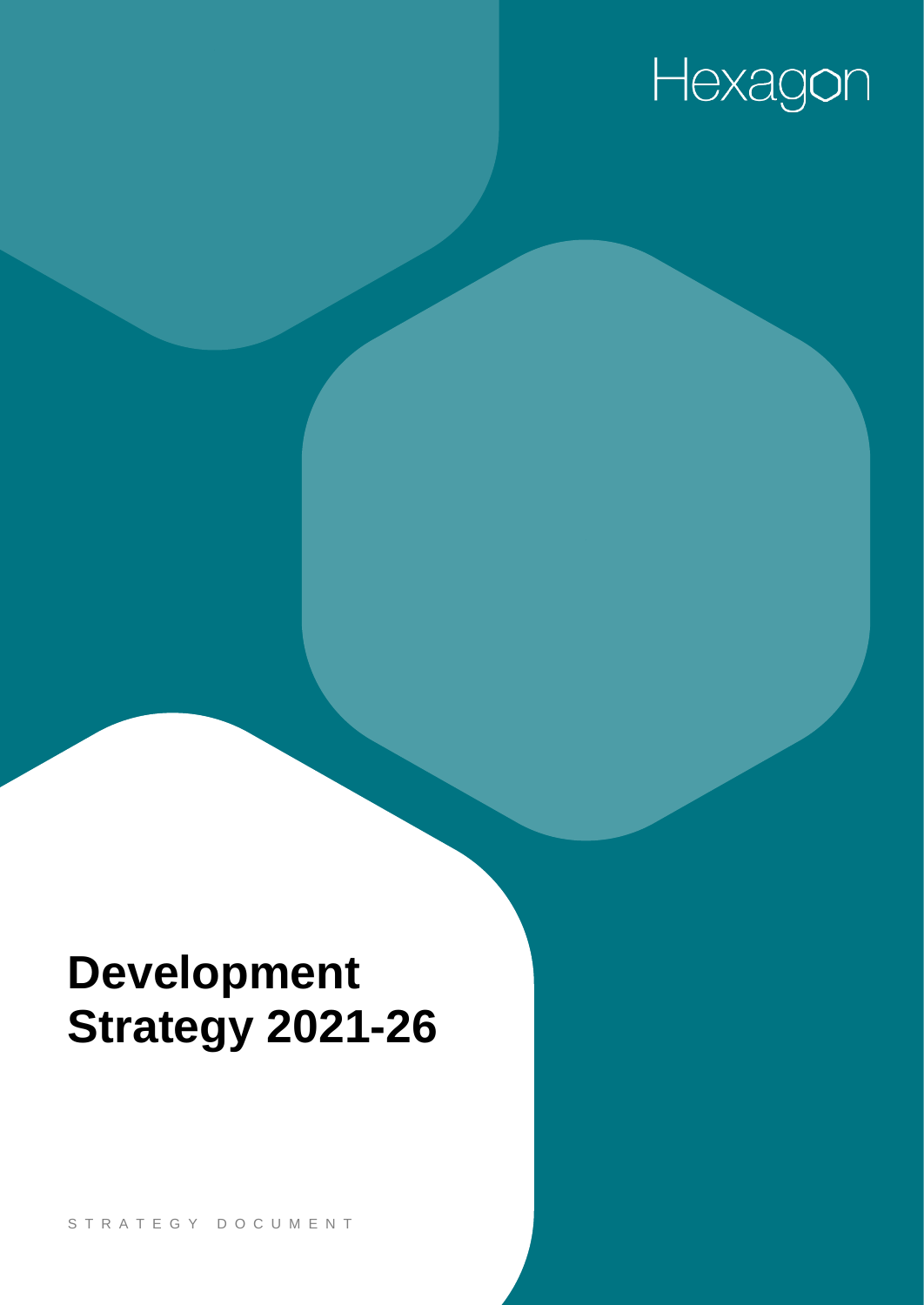### **1. Scope and Aims**

Hexagon's mission is:

#### *To meet housing needs in South London through our commitment to existing and future residents, local communities and the environment***.**

We have six Corporate objectives that form the framework and quide our activities. Two of which are:

- *To be amongst the best in the provision of housing and related services.*
- *To be socially responsible in the way we run our business, and in particular, to focus our efforts on promoting environmental sustainability*

Our Corporate Objectives framework is framed around five broad target related themes which include:

- *III To ensure that Hexagon Continues to Grow in a financially, socially, and environmentally sustainable manner*
- *IV To respond proactively to the Climate Change Emergency by minimising the harm our business does to the environment in respect of Carbon Emissions*

This strategy will help to achieve these objectives in the most efficient and sustainable way.

Despite the pressure on grant levels and the contractual burden grant funding brings, we will continue to rely on grant from the GLA as this helps us to keep rent levels low and affordable and reduces financial risk.

With grant levels at fixed rates for the current 2018/22 programme, alongside 'fixed' rent levels – London Affordable Rents we are reliant on a small outright



sale programme to provide cross subsidy for the London Affordable Rent element of the programme.

However, the new 2021/26 programme will be allocated based on competitive grant rates aligned with the delivery of traditional social rent (Formula rent) homes, and shared ownership properties. No outright sale homes are assumed,

This 5-year strategy will be delivered in a measured way, proportional to our business objectives and within an effective risk management framework.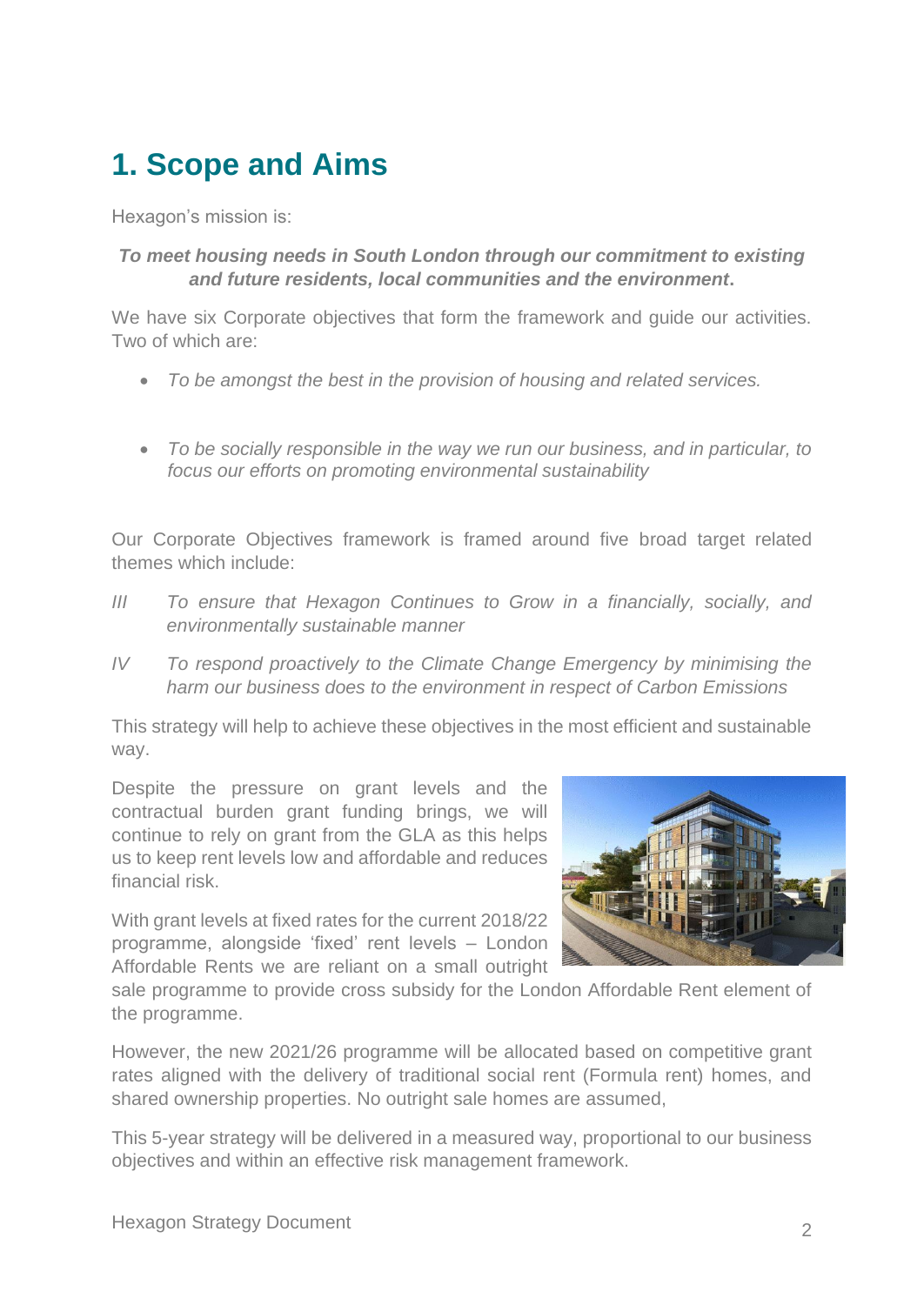#### **2. Where do we want to be by March 2026?**

- All outstanding 2018/22 schemes started on site by March 2023 and completed by March 2024 (69 homes)
- Homes for Londoners 2021/26 Sites secured to to deliver 180 homes.
- All shared ownership homes sold within an average of 9 months after handover and achieving sales income of at least £26m and generating subsidy of £11.8m<sup>1</sup>
- £12.5m facility for outright sale maximised generating remaining £2.7m cross subsidy to support 2018/22 affordable rented homes.
- Established alternative heat and hot water systems to replace gas boilers in new homes to meet the Future Homes Standard
- Established new ways of working to meet the new Building Safety legislation
- Delivered the Island Yard estate infill innovation project using Modern Methods of Construction (MMC)
- Acquired sites using a land led approach, in line with our land investment strategy
- Secured s106 opportunities to control risk and maximise VFM
- Increased resident satisfaction with the defects repairs service.
- Successfully completed cladding remediation projects for 18m+ buildings.

We will achieve the above objectives with the implementation of the following strategy:

- a. The 2018/22 newbuild homes programme will deliver at least 299 affordable homes, and circa 42 homes for outright sale. 276 homes will be grant funded and 23 funded by s106. These homes will be delivered as 33% rented (111), 55% shared ownership (188) and 12% outright sale (42).
- b. Having secured a grant allocation for the 2021/26 programme to deliver at least 180 affordable homes on a 50/50 tenure basis – 90 for rent and 90 for shared ownership, we will deliver schemes within the parameters of the GLA bid prospectus by identifying all schemes and entering into build contracts and commencing works on site by March 2026.
- c. We will work with private developers as affordable homes partners, to secure the remaining 17no. s106 homes needed for the 2018/22 programme and at least 30no. s106 funded homes as part of the 2021/26 programme. Through this we will control risk and reduce our cross-subsidy requirements

<sup>&</sup>lt;sup>1</sup> Schemes estimated to complete by November 2025

Hexagon Strategy Document 3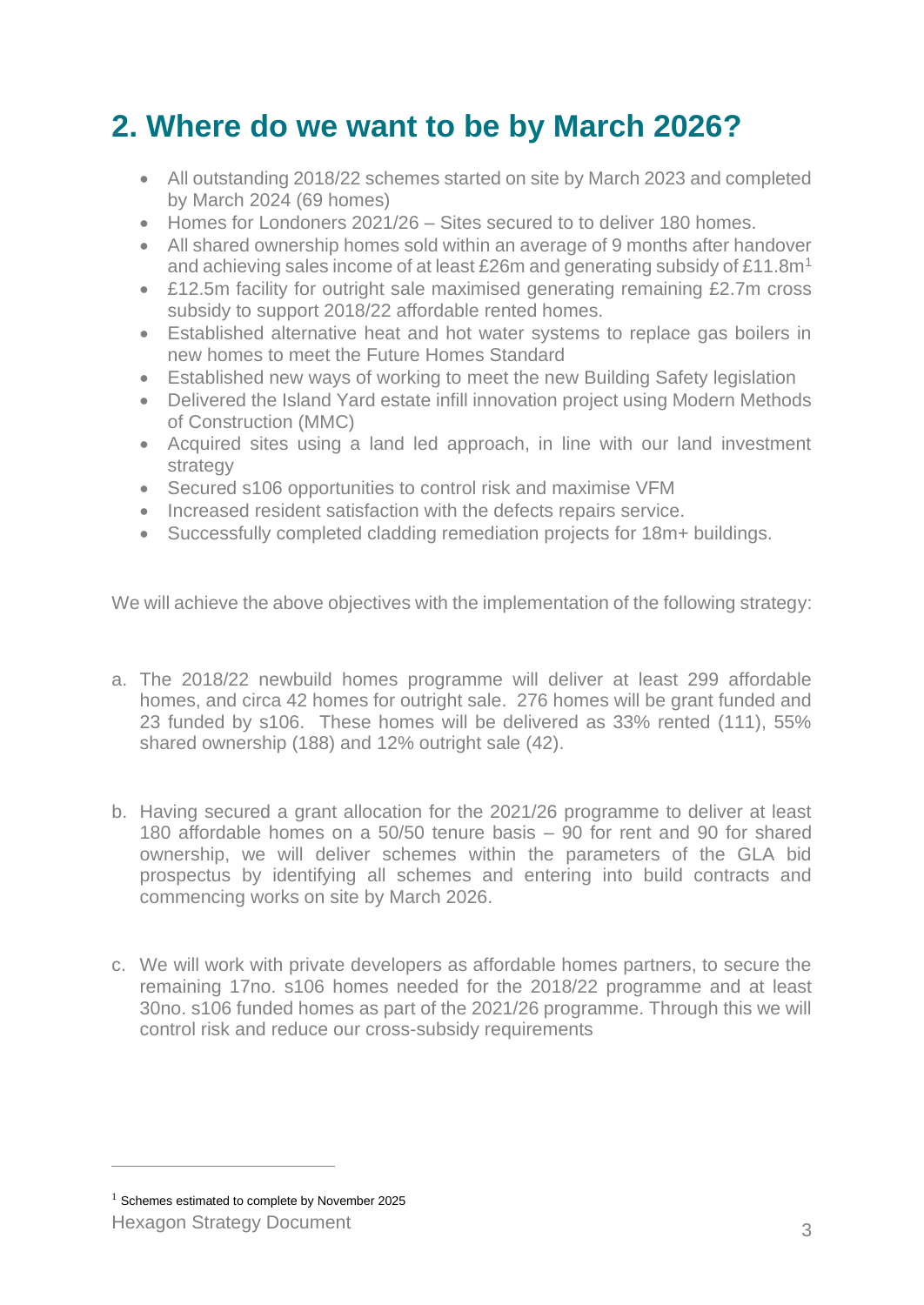- d. We will remain within the capital at risk parameters set by the board for shared ownership, land investment and outright sale activity, and aim to stay within the Hexagon subsidy parameters agreed by the Board.
- e. We will maintain relationships with the GLA and keep them informed of progress on all schemes.
- f. We will continue to develop within our five key local boroughs; Lewisham, Southwark, Croydon, Bexley and Greenwich and will nurture our LA relationships. We will be responsive to working with our LA partners when opportunities arise.
- g. We will consider partnership working with other RPs on an opportunity led basis.
- h. We will build new homes to get as close as possible to achieving Net Zero Carbon. We will meet at least the minimum standards set out in the Future Homes Standard and the London Plan.
- i. We will settle the Brickfield Cottages legal claim and aim to recoup all of our losses, by October 2021.
- j. We will sell new shared ownership homes within an average of 9 months after handover. We will aim for outright sale homes to sold 'off plan' to secure exchange before practical completion. We will ensure we have the appropriate resources to deliver the sales element of our programme.
- k. We will work with the Finance team to ensure cashflow information is accurate and updated monthly. We will also ensure sufficient security is in place to support our loan drawdowns. We will also support the team through the planned re-financing project, providing accurate and timely information about the development programme.
- l. Via Horniman, subject to market conditions, we will develop a number of outright sale schemes by utilising the £12.5m available, to cross-subsidise our rented programme. These will be carefully targeted, and only in viable, suitable locations and meet the parameters set out in the Investment Policy, and within the Board's risk appetite expressed as capital at risk.
- m. We will ensure our design standards reflect the latest best practice and regulatory requirements to ensure we continue to deliver good quality, affordable homes that are safe and sustainable in the long term. We will ensure our private homes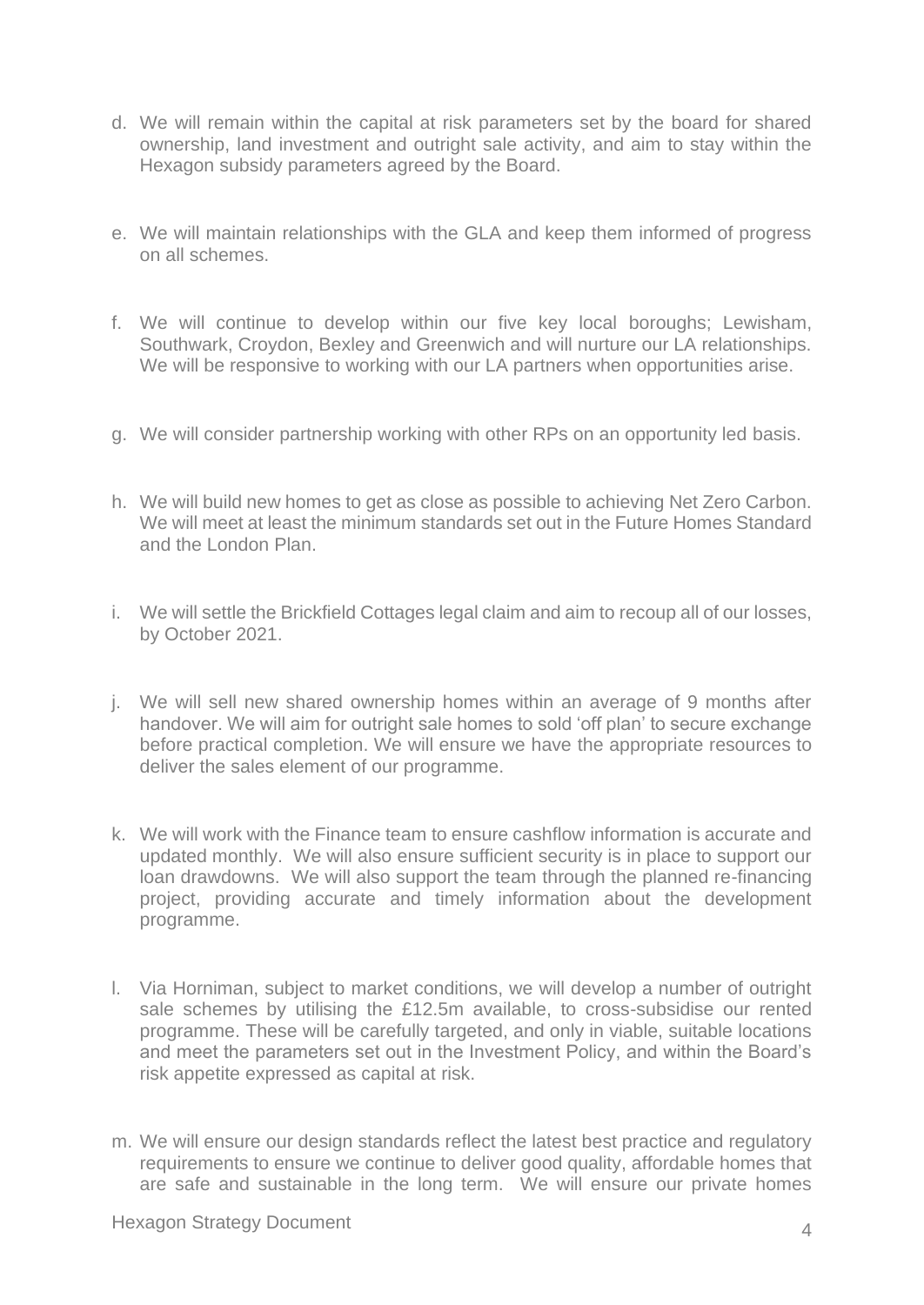specification is market driven informed by private sector agents. We will integrate feedback from our residents and client departments into our future designs and specifications, by ensuring our project brief is regularly reviewed.

- n. We will adopt a new approach to capturing social value, by incorporating a new cost matrix into our tendered contracts as part of our Employer's Requirements. We will work with the Community Investment Team to ensure our partners contribute to our employment, training and digital offer for residents.
- o. In pursuit of more control over our procurement approach which will guarantee better quality homes, we will actively procure sites directly with vendors and lead on planning applications in line with our land investment policy, ensuring we deliver within a well-managed risk framework.
- p. To minimise the risk of contractor failure we will only use contractors who have been through a tendered or Framework assessment process and proven themselves to be financially stable and adequately experienced. We will monitor their financial status regularly and swiftly follow up on any concerns identified, seeking legal advice where required.
- q. We will minimise cost overruns by ensuring scheme design and specifications are finalised before contracting, and project risks are appropriately shared with contractors.
- r. We will progress estate infill site at Island Yard in line with the Board approved resident consultation strategy and deliver the project as close to net zero carbon as possible, utilising an appropriate Modern method of Construction (MMC).
- s. We will aim to adopt one of the seven categories of MMC across 50% of the 2021/26 programme, where this is viable and achieves value for money.
- t. We will assess further infill sites identified in the FFT review and seek to progress projects which are viable.
- u. We will improve our resident satisfaction with the defects service by 5%, to at least 78%.
- v. We will oversee the project management of cladding remediation projects at Parkspring & Atrium Court and Patrick Court, and make applications to the Building Safety Fund (Leaseholders).

Hexagon Strategy Document 5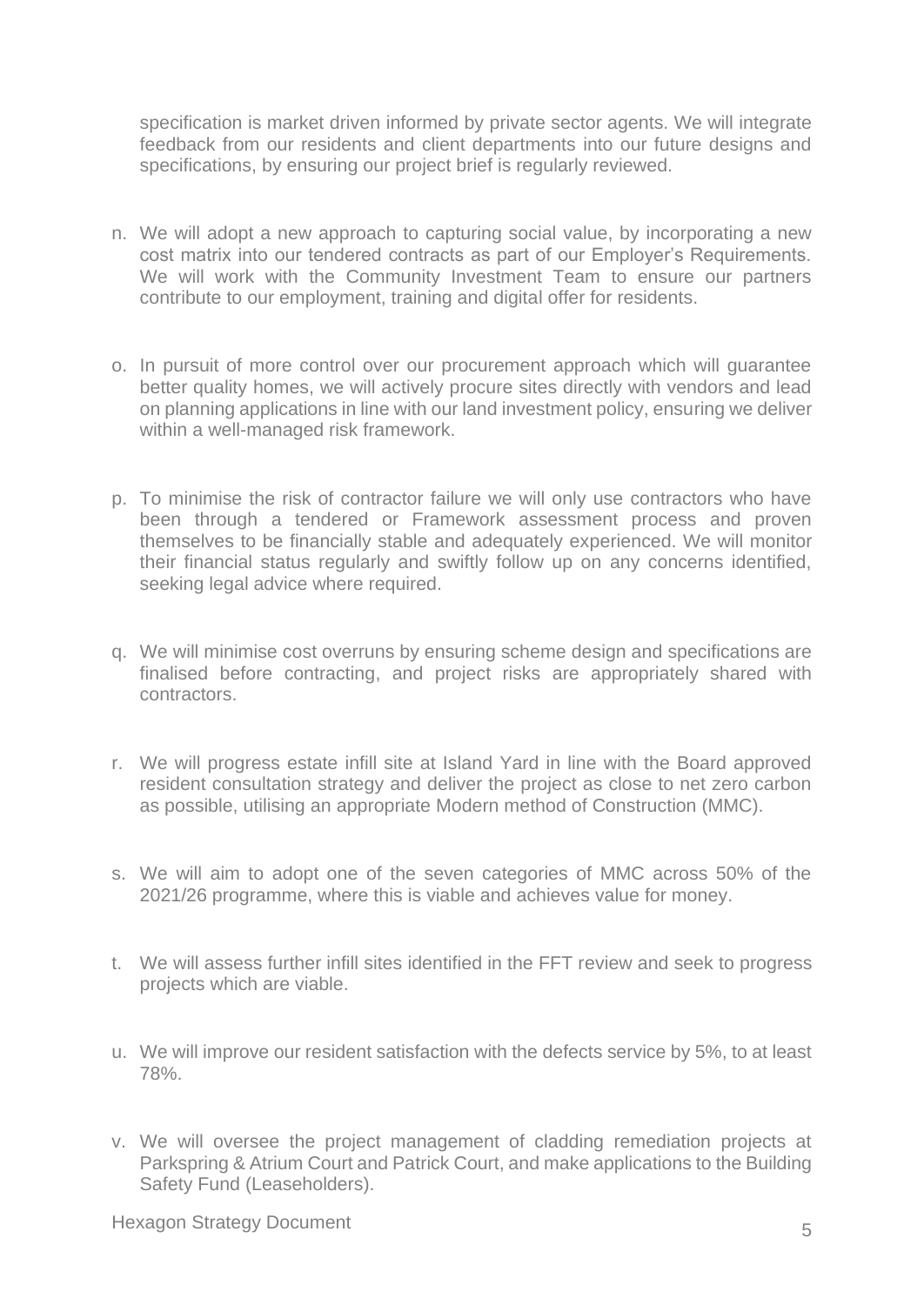- w. Working with Property Services, we will establish an appropriate building information management system to support the golden thread requirement as part of the Building safety Bill.
- x. We will update our working practices, procedures, contract arrangements and appointment terms, to ensure we meet the requirements of the new Building Safety Regulator, who we will fully engage with as further details are made available.
- y. We will utilise Partner frameworks to tender works and services from contractors and consultants to achieve value for money.